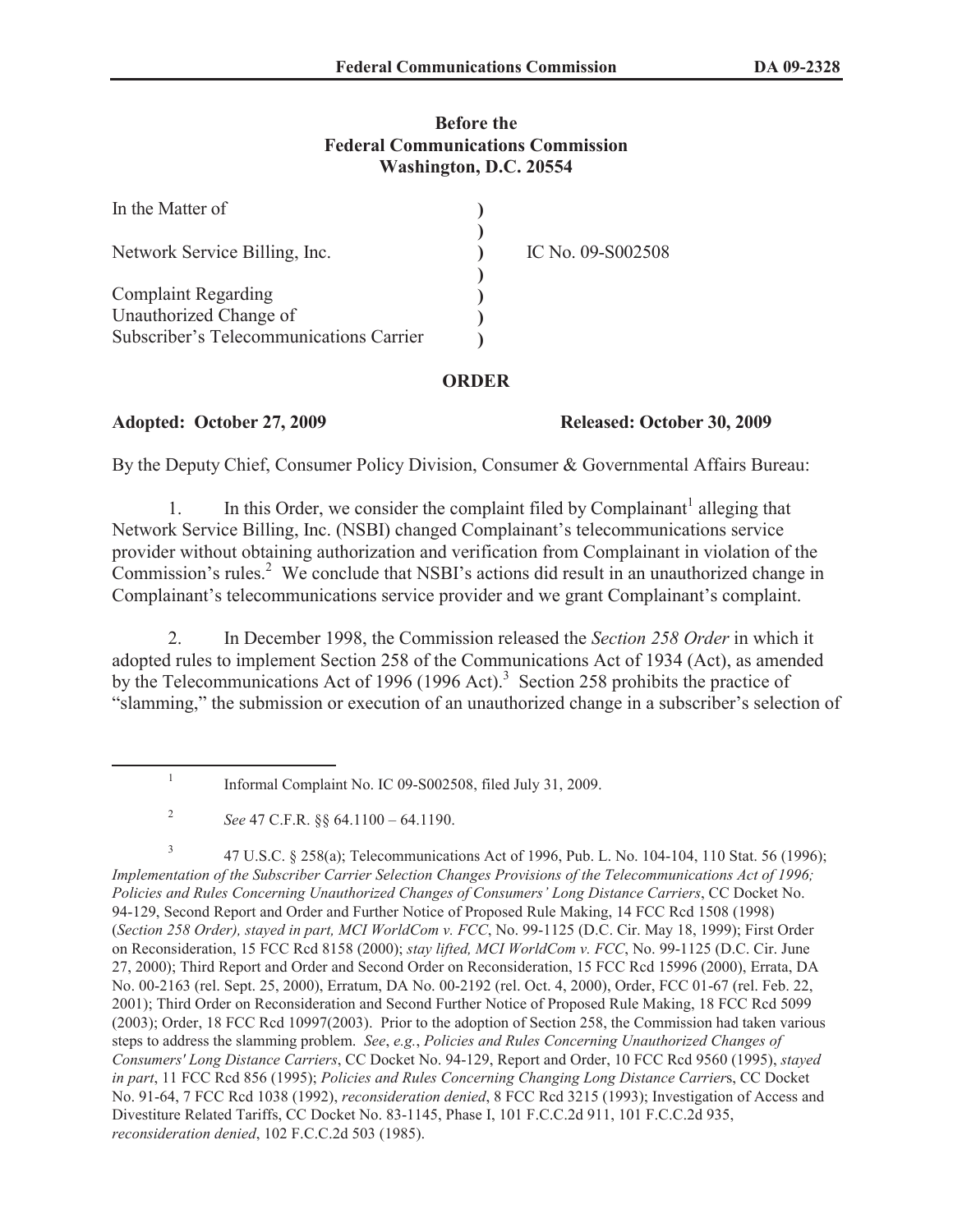a provider of telephone exchange service or telephone toll service.<sup>4</sup> In the *Section 258 Order*, the Commission adopted aggressive new rules designed to take the profit out of slamming, broadened the scope of the slamming rules to encompass all carriers, and modified its existing requirements for the authorization and verification of preferred carrier changes. The rules require, among other things, that a carrier receive individual subscriber consent before a carrier change may occur.<sup>5</sup> Pursuant to Section 258, carriers are absolutely barred from changing a customer's preferred local or long distance carrier without first complying with one of the Commission's verification procedures.<sup>6</sup> Specifically, a carrier must: (1) obtain the subscriber's written or electronically signed authorization in a format that meets the requirements of Section 64.1130 ; (2) obtain confirmation from the subscriber via a toll-free number provided exclusively for the purpose of confirming orders electronically; or (3) utilize an independent third party to verify the subscriber's order.<sup>7</sup>

3. The Commission also has adopted liability rules. These rules require the carrier to absolve the subscriber where the subscriber has not paid his or her bill. In that context, if the subscriber has not already paid charges to the unauthorized carrier, the subscriber is absolved of liability for charges imposed by the unauthorized carrier for service provided during the first 30 days after the unauthorized change. $8\text{ }$  Where the subscriber has paid charges to the unauthorized carrier, the Commission's rules require that the unauthorized carrier pay 150% of those charges to the authorized carrier, and the authorized carrier shall refund or credit to the subscriber 50% of all charges paid by the subscriber to the unauthorized carrier.<sup>9</sup> Carriers should note that our actions in this order do not preclude the Commission from taking additional action, if warranted, pursuant to Section 503 of the Act.<sup>10</sup>

4. We received Complainant's complaint on July 31, 2009, alleging that Complainant's telecommunications service provider had been changed from AT&T, Inc. (AT&T) to NSBI without Complainant's authorization. Pursuant to Sections 1.719 and 64.1150 of our rules,  $^{11}$  we notified NSBI of the complaint and NSBI responded on August 17, 2009.<sup>12</sup>

4 47 U.S.C. § 258(a).

5 *See* 47 C.F.R. § 64.1120.

7 *See* 47 C.F.R. § 64.1120(c). Section 64.1130 details the requirements for letter of agency form and content for written or electronically signed authorizations. 47 C.F.R. § 64.1130.

8 *See* 47 C.F.R. §§ 64.1140, 64.1160. Any charges imposed by the unauthorized carrier on the subscriber for service provided after this 30-day period shall be paid by the subscriber to the authorized carrier at the rates the subscriber was paying to the authorized carrier at the time of the unauthorized change. *Id.*

9 *See* 47 C.F.R. §§ 64.1140, 64.1170.

<sup>10</sup> *See* 47 U.S.C. § 503.

<sup>11</sup> 47 C.F.R. § 1.719 (Commission procedure for informal complaints filed pursuant to Section 258 of the Act); 47 C.F.R. § 64.1150 (procedures for resolution of unauthorized changes in preferred carrier).

<sup>6</sup> 47 U.S.C. § 258(a).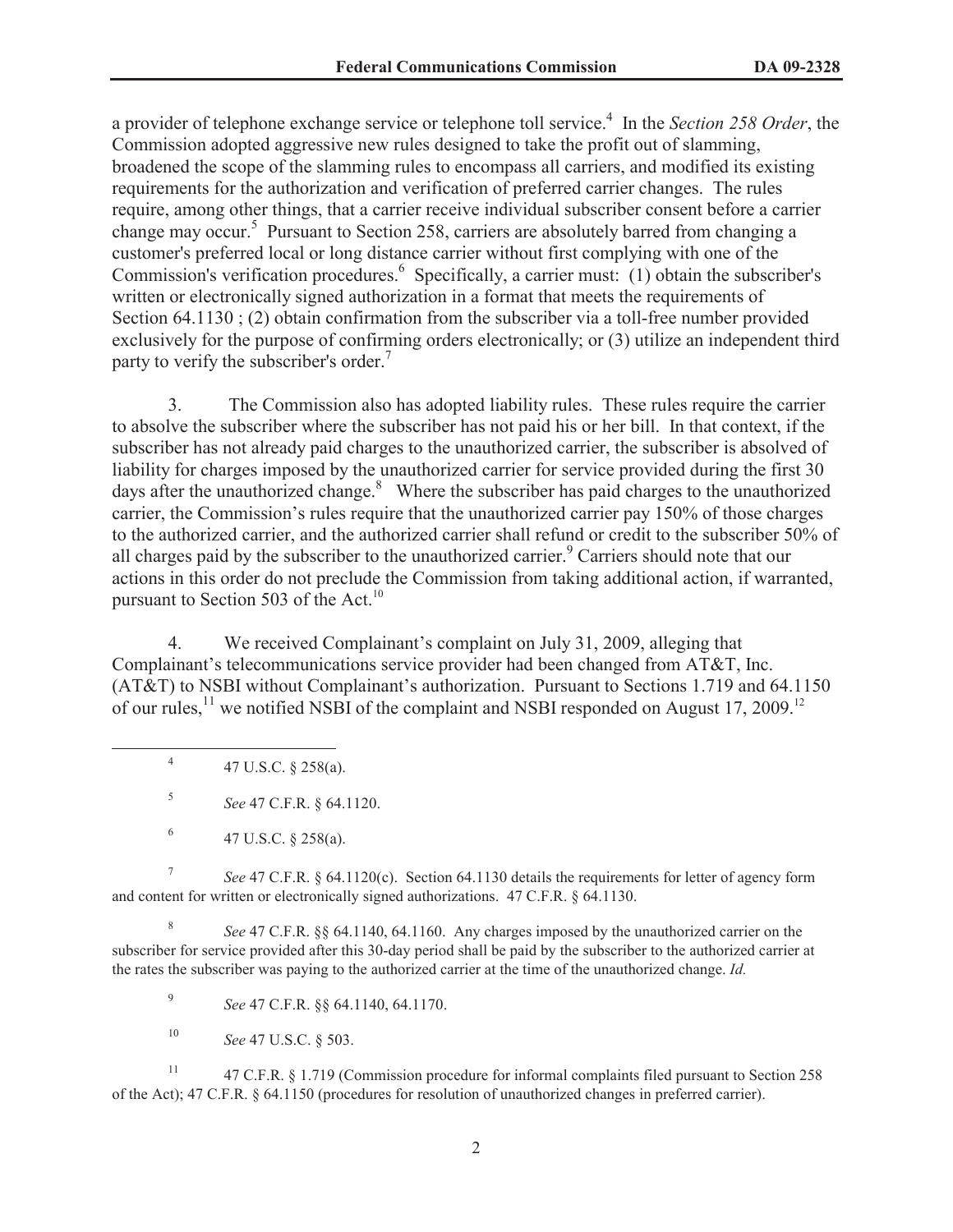NSBI states that authorization was received and confirmed through third party verification (TPV). The Commission's rules state that the verifier may not make any misleading description of the transaction.<sup>13</sup> We have reviewed the TPV submitted with NSBI's response and find that NSBI's verifier, however, stated, "I just need a minute of your time to verify and to confirm your account information." The purpose of the call is to obtain verification and authorization to switch carriers, and not to "verify and confirm account information." Therefore, we find that NSBI's actions resulted in an unauthorized change in Complainant's telecommunications service provider and we discuss NSBI's liability below.<sup>14</sup>

5. Pursuant to Section 64.1170(b) our rules, NSBI must forward to AT&T an amount equal to 150% of all charges paid by the subscriber to NSBI along with copies of any telephone bills issued from NSBI to the Complainant.<sup>15</sup> Within ten days of receipt of this amount, AT&T shall provide a refund or credit to Complainant in the amount of 50% of all charges paid by Complainant to NSBI. Complainant has the option of asking AT&T to re-rate NSBI charges based on AT&T rates and, on behalf of Complainant, seek from NSBI, any re-rated amount exceeding 50% of all charges paid by Complainant to NSBI. AT&T must also send a notice to the Commission, referencing this Order, stating that is has given a refund or credit to Complainant.<sup>16</sup> If AT&T has not received the reimbursement required from NSBI within 45 days of the release of this Order, AT&T must notify the Commission and Complainant accordingly. AT&T also must notify the Complainant of his or her right to pursue a claim against NSBI for a refund of all charges paid to NSBI.<sup>17</sup>

6. Accordingly, IT IS ORDERED that, pursuant to Section 258 of the Communications Act of 1934, as amended, 47 U.S.C. § 258, and Sections 0.141, 0.361 and 1.719 of the Commission's rules, 47 C.F.R. §§ 0.141, 0.361, 1.719, the complaint filed by Complainant against NSBI IS GRANTED.

7. IT IS FURTHER ORDERED that, pursuant to Section 64.1170(b) of the Commission's rules, 47 C.F.R.  $\& 64.1170(b)$ , that NSBI must forward to AT&T an amount equal to 150% of all charges paid by the subscriber along with copies of any telephone bills issued from the company to the Complainant within ten (10) days of the release of this order.

(Continued from previous page)

<sup>13</sup> *See* 47 U.S.C. § 64.1120(c)(3)(iii).

<sup>14</sup> If Complainant is unsatisfied with the resolution of this complaint, Complainant may file a formal complaint with the Commission pursuant to Section 1.721 of the Commission's rules, 47 C.F.R. § 1.721. Such filing will be deemed to relate back to the filing date of Complainant's informal complaint so long as the formal complaint is filed within 45 days from the date this order is mailed or delivered electronically to such Complainant. *See* 47 C.F.R. § 1.719.

15 See 47 C.F.R.  $\S$  64.1170(b)(1)(2).

<sup>16</sup> *See* 47 C.F.R. § 64.1170(c).

<sup>17</sup> *See* 47 C.F.R. § 64.1170(e).

<sup>12</sup> NSBI's Response to Informal Complaint No. 09-S002508, received August 17, 2009.